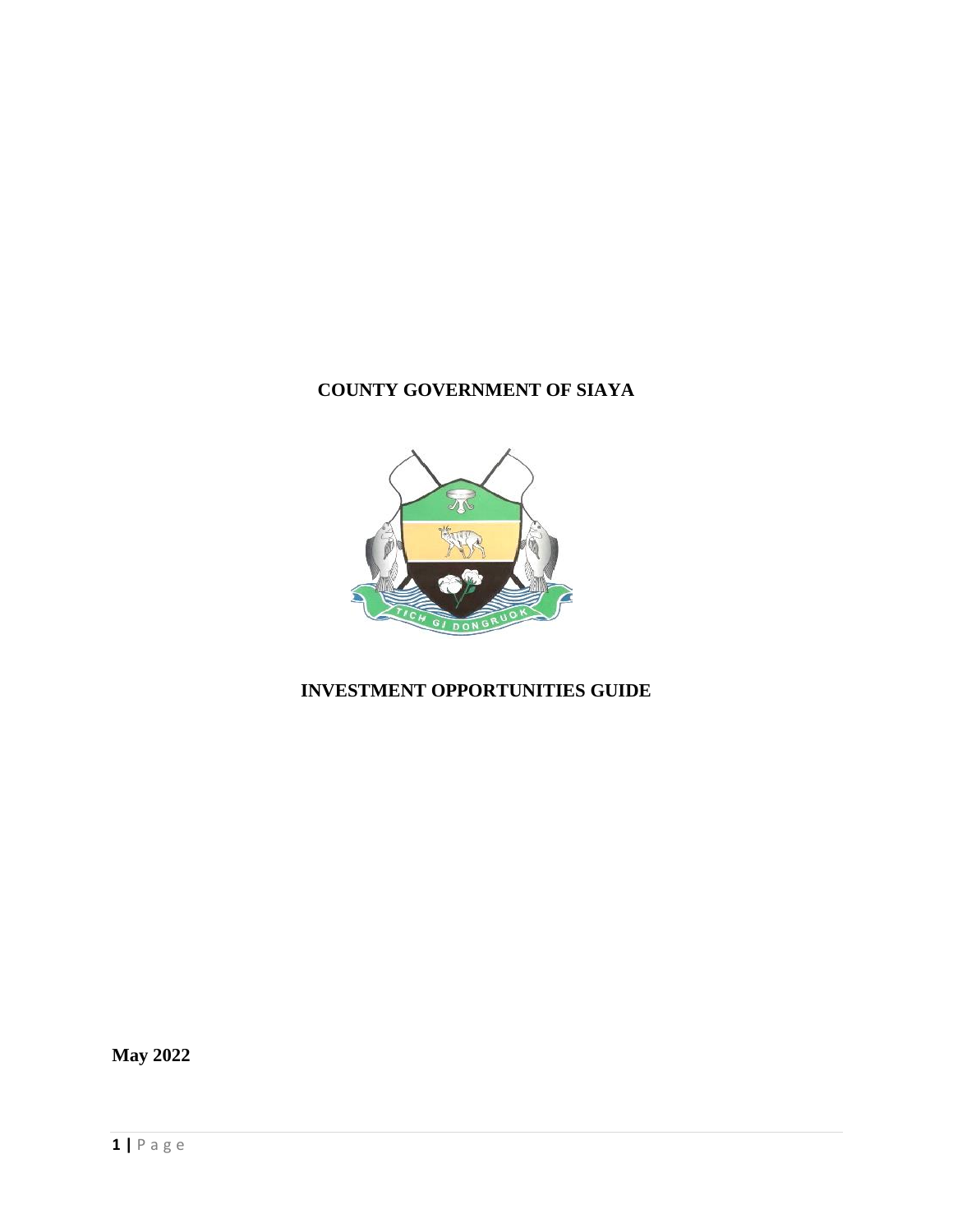### **Siaya County Investment Opportunities Guide Booklet**

Welcome to the Siaya County Investment Opportunities Guide Booklet.

We have endeavored to consolidate all investment opportunities resident in Siaya County and potential areas of interest for both foreign and domestic investors who may be interested in investing in Siaya County.

This guide is a concise summary of what one needs to look at in greater detail if he/she is interested in investing or partnering with the County Government in various sectors within the county. Those interested in the agricultural sector have milk processing and packaging, processed milk products, milk quality improvement technology, fish processing and fruits processing subsectors to invest in just to mention a few.

The Education sector has low hanging investment opportunities in the areas sports and talent development, youth polytechnics and vocational training, early childhood development, youth and gender affairs in the provision of social services, including table banking for micro-economic take off.

The lands sector has conducted an audit of public land within the county and therefore has an inventory of all public land available for investments. Further, the county is under regime of revision of physical and land use plans for various investments, and this process can be hastened through public private partnerships.

The infrastructure and energy sectors are still at the nascent stages of development. To this end, the investors willfind interestin the cooperation of green technologies in construction works, carbon trading, solar and wind energy. Lake Victoria and Rivers Yala and Nzoia offer immense potential for blue economy investment opportunities such asfishing and water transport between Siaya County and others from within the East African Community.

You will also notice that there are great opportunities for investments in the areas of Tourism and Hospitality industry, Information, Communication and Technology Industries among others. Our health, finance, water and governance sectors have even more opportunities as you will find out from this guide.

The County Government will ensure that there is a conducive infrastructural and policy support to enable the investment partners be well accommodated in the overall pursuit of prosperity for our people.

The laws we have formulated to catalyse investments thus far coupled with policy documents under formulation will supplement the existing government structures running through the villages to ensure that we have a coordinated development machinery to support our Investment Partners. We also boast of a peaceful atmosphere as a county.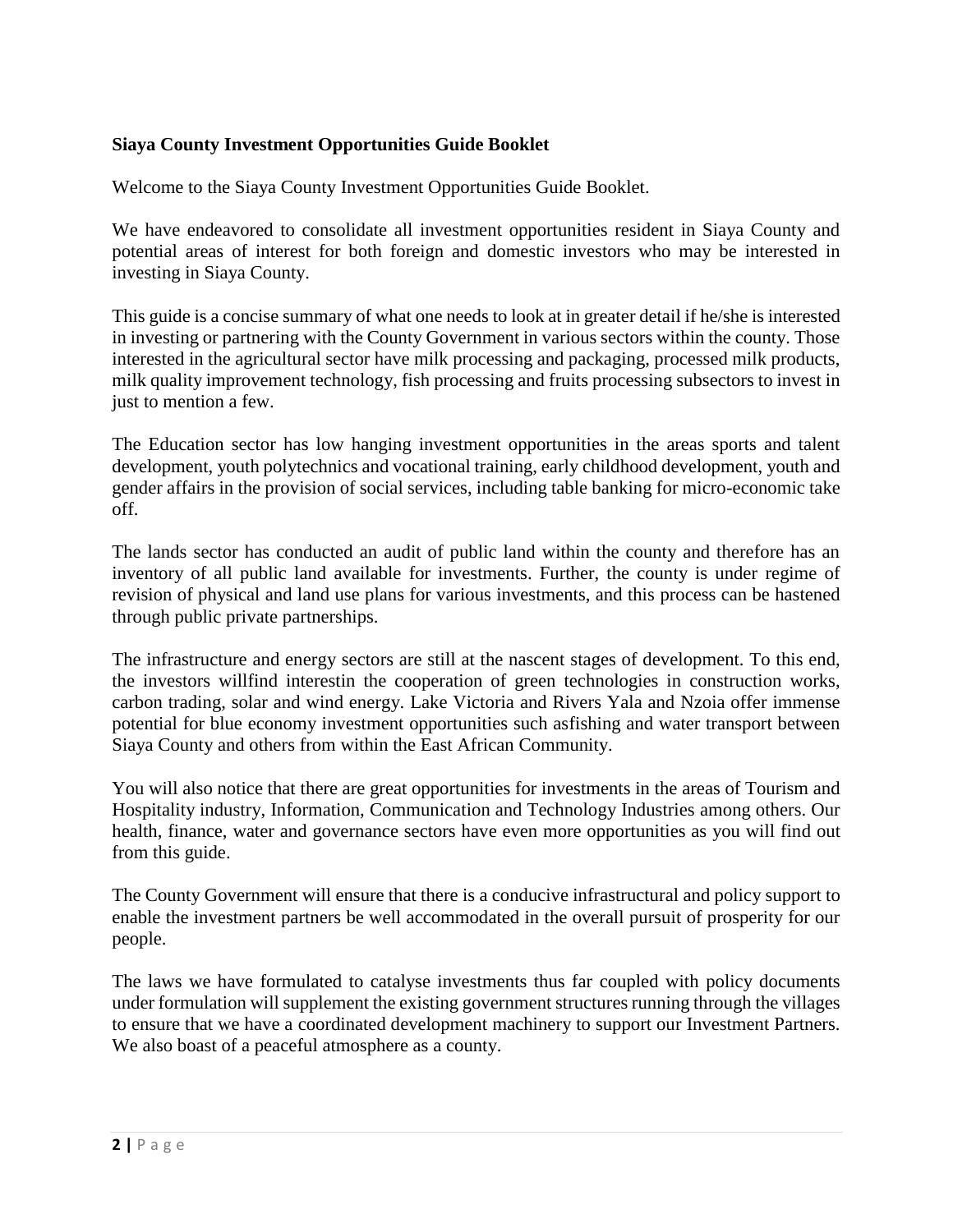I therefore welcome all of our Partners to treat this as an overall guide and hopefully you gain interest in Siaya as the preferred investment destination. More details and walkabouts will be provided to interested partners by our very competent and government officers in the relevant areas of interest.

Thank You.

**His Excellency Cornel Rasanga Amoth, EGH GOVERNOR COUNTY GOVERNOR OF SIAYA**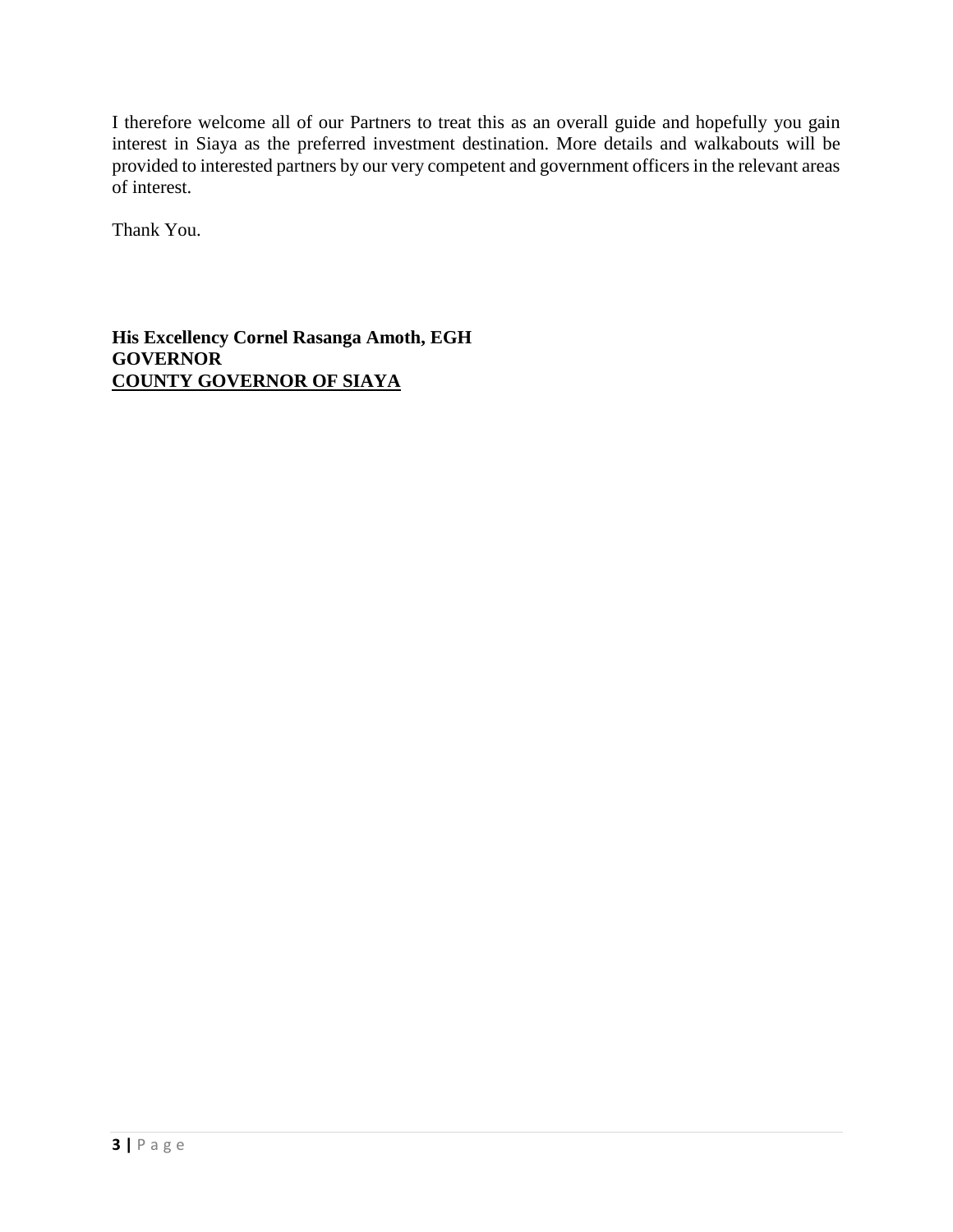#### **Introduction**

Siaya is one of the 6 counties in Nyanza Region, Western Kenya with a population of approximately one million people. It has three major geomorphologic areas namely: dissected uplands, moderate lowlands and Yala Swamp. These have different relief, soils and land use patterns. The altitude of the county rises from 1,140m in the eastern parts to 1,400m above sea level in the west. There are 16 hills found in the county namely; Mbaga, Odiado, Akala, Regea, Nyambare, Usenge and Ramogi Hills in Bondo Sub County and Rambugu Hill in Rarieda, Got Abiero and Sirafuongo and Naya. River Nzoia and Yala Swamp. The administrative map of Siaya County is shown below.

- 1.1 Since 2013, the County Government of Siaya has implemented various development projects to create an enabling environment for investments in the county. Interventions have been focused on access roads, water, market infrastructure, health, education amongst others.
- 1.2 Themain policy thrust is to transform the countyand make it a destination for investors, both local and foreign.
- 1.3 Factors making Siaya an investment destination include:
- $\checkmark$  Water sources: In addition to Lake Victoria, the county has two perennial rives, i.e., River Yala and River Nzoia draining into Lake Victoria.Location in Lake Victoria Basin which fronts investment in water related areas such as fishing, and transport
- $\checkmark$  Close proximity to Kisumu International Airport and Port for movement of goods produced to other countries in East Africa and abroad
- $\checkmark$  Road network the county is connected to major trunk roads such as Busia-Kisumu road and Kisumu-Usenge Road. In addition, it has a good number of tarmacked roads supported by murram roads.
- $\checkmark$  Water sources: In addition to Lake Victoria, the county has two perennial rives, i.e., River Yala and River Nzoia draining into Lake Victoria.
- $\checkmark$  Climatic conditions in the county favour both agriculture and livestock development
- It has special features such as the second largest ox-bow lake in the world, Lake Kanyaboli and some of the rare wildlife species such as Sitatunga.
- $\checkmark$  The county is home to renowned professionals in addition to being the origin of former President of the United States of America, Barack Obama.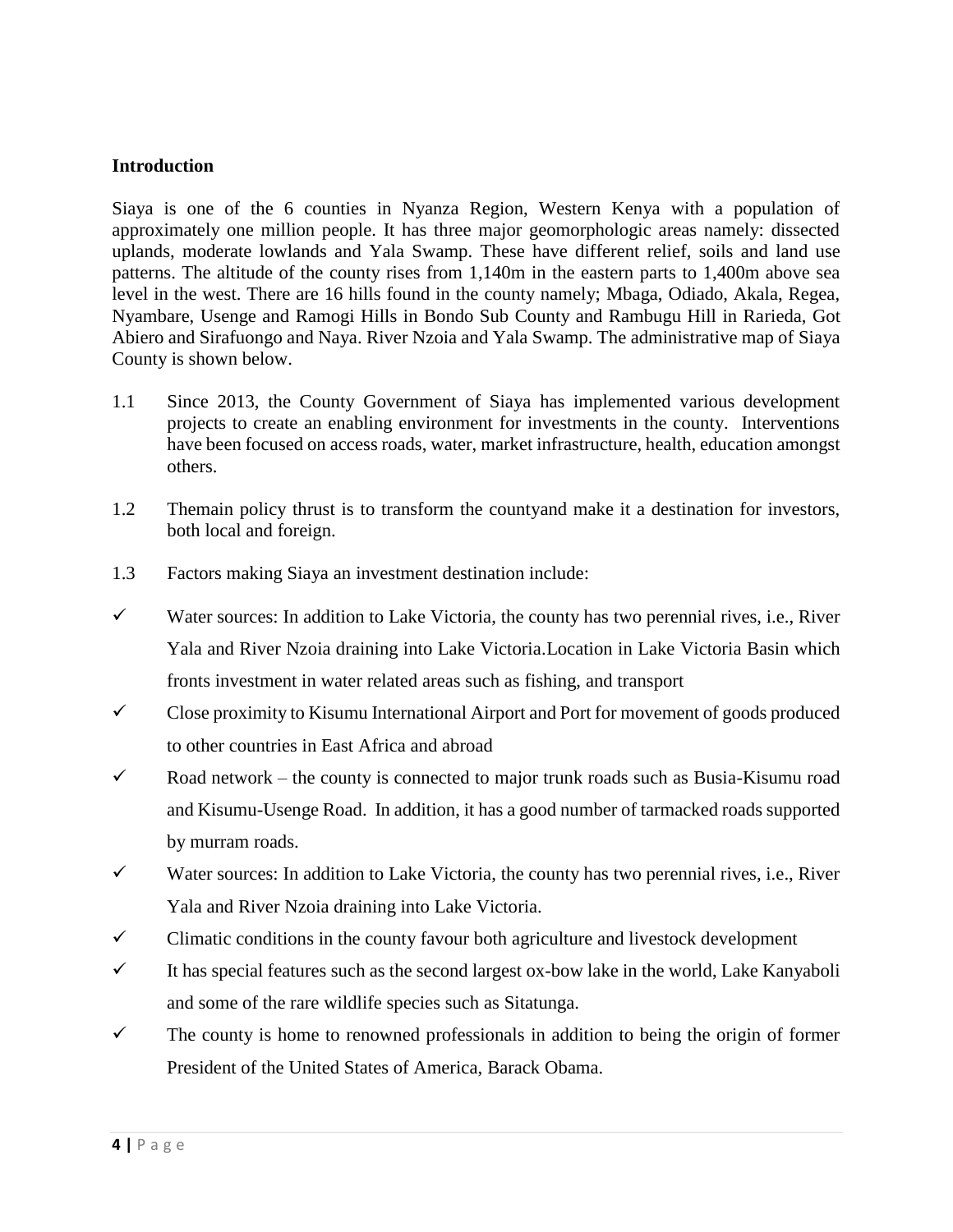## **Administrative and Political Map of Siaya County**

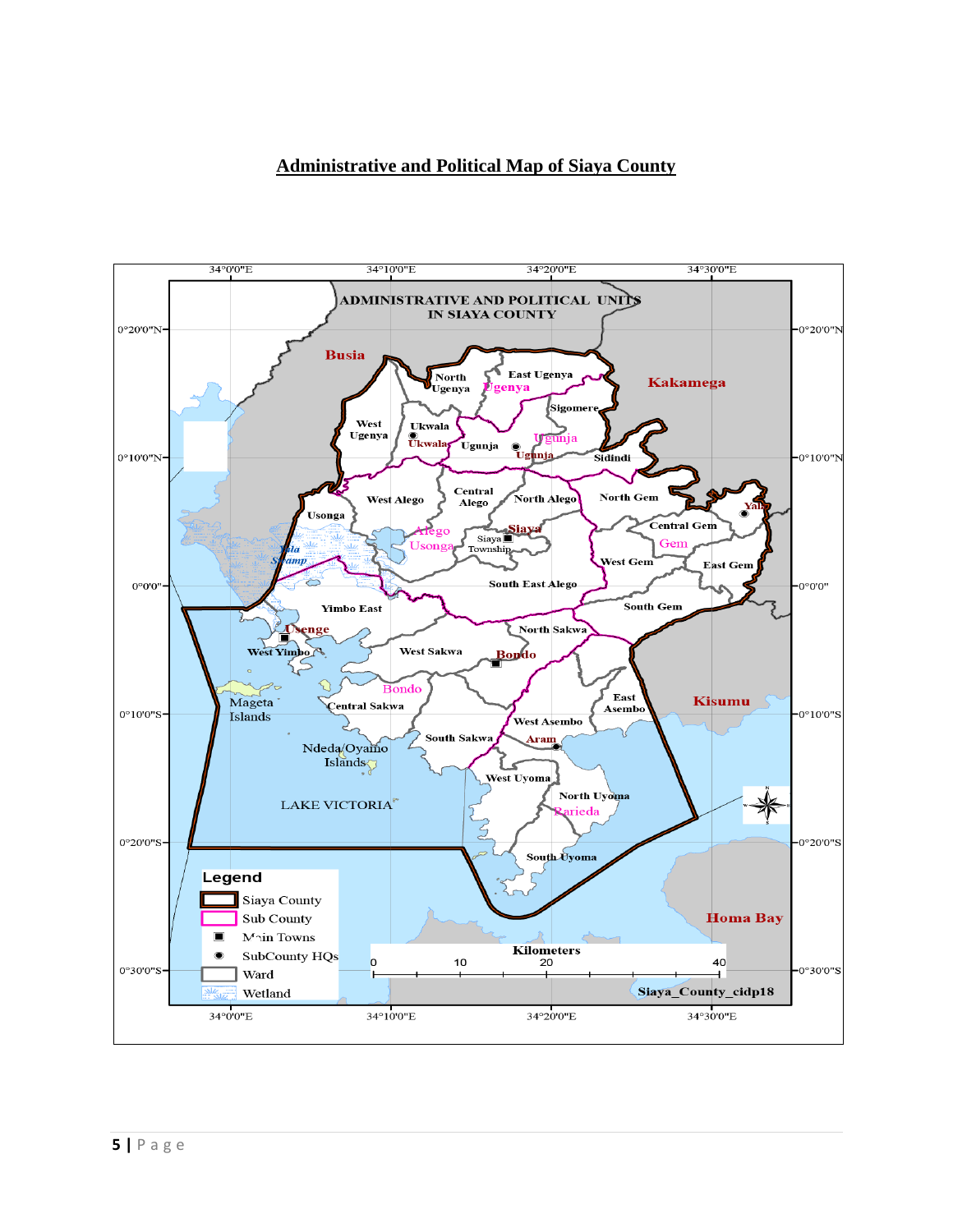# **2 Sectoral Investment Opportunities**

#### **2.1 Agriculture, Livestock and Fisheries**

Siaya County has good climate for agricultural production and well located to facilitate marketing of agricultural produce. The sector consist of crop production including horticulture; livestock with both local and improved species and fisheries. Buoyed with tarmac roads and bordering Lake Victoria, investment in agriculture can be a profitable venture. Key investment areas include:

#### **2.1.1 Crop Production and Marketing**

- $\checkmark$  Agricultural Mechanization- Farm Machinery Hire services  $\checkmark$  Farm Input Access- Fertilizer, Seeds manufacture/ Distribut
- Farm Input Access- Fertilizer, Seeds manufacture/ Distribution and Retail
- $\checkmark$  Investment in Soil and Plant Health- Soil and Plant testing facilities (Soil and Plant Lab)
- $\checkmark$  Irrigated crop production and marketing e.g. vegetables, and rice
- $\checkmark$  Agro processing and value addition: -Groundnuts and Soya beans
	- -Cassava and Sweet potatoes
- $\checkmark$  Cotton value Chain Development
- $\checkmark$  Grain Storage and Farm Input Handling facilities
- Production and value addition of drought tolerant cereals and legumes such as Sorghum and beans
- $\checkmark$  Agricultural Finance and Insurance
- **Fruits processing:** There is a growing global trade in processed fruits driven by increased awareness of the health benefits of natural beverages over carbonated and artificial beverages.

Whereas Siaya is rich in fruits such as mangoes, avocados, bananas, and pawpaw, trade in locally processed fruit remains unexploited. Key areas of opportunities in the sub-sector include:

- **Partnerships and backward linkages to secure supply of fruits:** Investments in backward linkages with cooperatives/farmer aggregators, storage and freight service providers to assure supply of fruits can help fruits processing industries overcome one of the biggest roadblocks to scale. This is critical because fruits processing companies incur substantial costs in procuring fruits that match specific quality standards. This is critical basing on the seasonality of fruit production and absence of cold storage infrastructure.
- **Investment in better technology and processes for fruits processing and packaging:** Investments in better technology and processes; and in diversifying the product range to cater to different customer preferences and product formats with varying shelf lives is a lucrative opportunity as well. This will help companies capture market share as well as create more efficiency in supply chain management.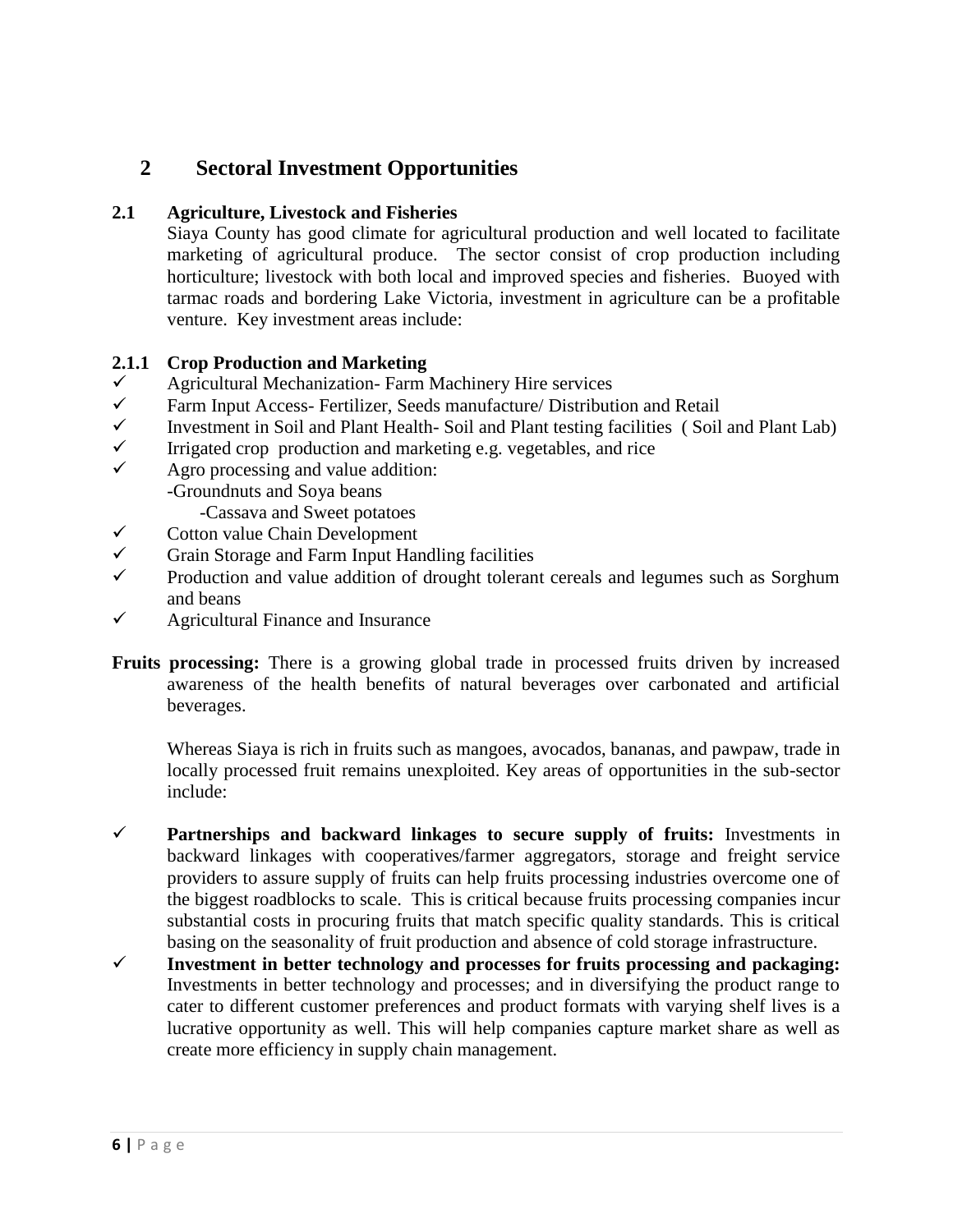**Distribution infrastructure to increase the overall market for processed products:** Investments in building distribution infrastructure in smaller towns in Siaya will be critical to increase customer base over a period of time.

# **2.1.2 Investment Opportunities in Livestock Sub-Sector**

- Milk processing and packaging: There is strong and growing domestic demand for fresh as well as processed milk products in the county. According to the available data, milk production has remained low compared to demand, for example, in the year 2020, the total milk production was only 33.5million kg. against demand of 201million kg. The rising population puts pressure on milk production as demand outstrips supply leading to heavy reliance on milk from other counties. There is also high demand for milk products cheese, butter, yoghurt, and buttermilk. Despite the county having dairy processing plants, there is a sizeable amount of unprocessedmilk**.**
- **Processed milk products:** Investments in diversification of processing into value-added products like yoghurt, ghee, cheese and butter offer a lucrative opportunity for private equity investors since these products have profit margins.
- **Investment in partnerships:** Investments in building efficient and transparent partnerships with distributors and in own retail networks can help private dairies overcome inefficiencies in milk distribution network.
- $\checkmark$  Milk Quality: Investments in technology and processes to assess and certify milk quality will allow private dairies to build brand recognition and trust amongst buyers.

# **Other areas:**

- $\checkmark$  Animal feed processing and packaging
- $\checkmark$  Leather tanning and processing
- $\checkmark$  Expert slaughter house
- Support services, such as cold storage facilities and refrigerated transport for horticultural and other perishable products.
- $\checkmark$  Provision of finance services to small holder farmers
- $\checkmark$  Hatcheries for the production of chicken for both domestic and regional consumption are under-exploited.
- $\checkmark$  Artificial Insemination (A.I.) services: Artificial Insemination plays an important role in the development of the dairy sub-sector.

# **2.1.3 Fisheries Sub-sector**

**Fish Value-Addition:**-Fish processing plants, Ice plants, Fish feeds production, -establishment of fish hatcheries, -Fish farming inputs and equipment supplies and fish cage culture in natural water bodies.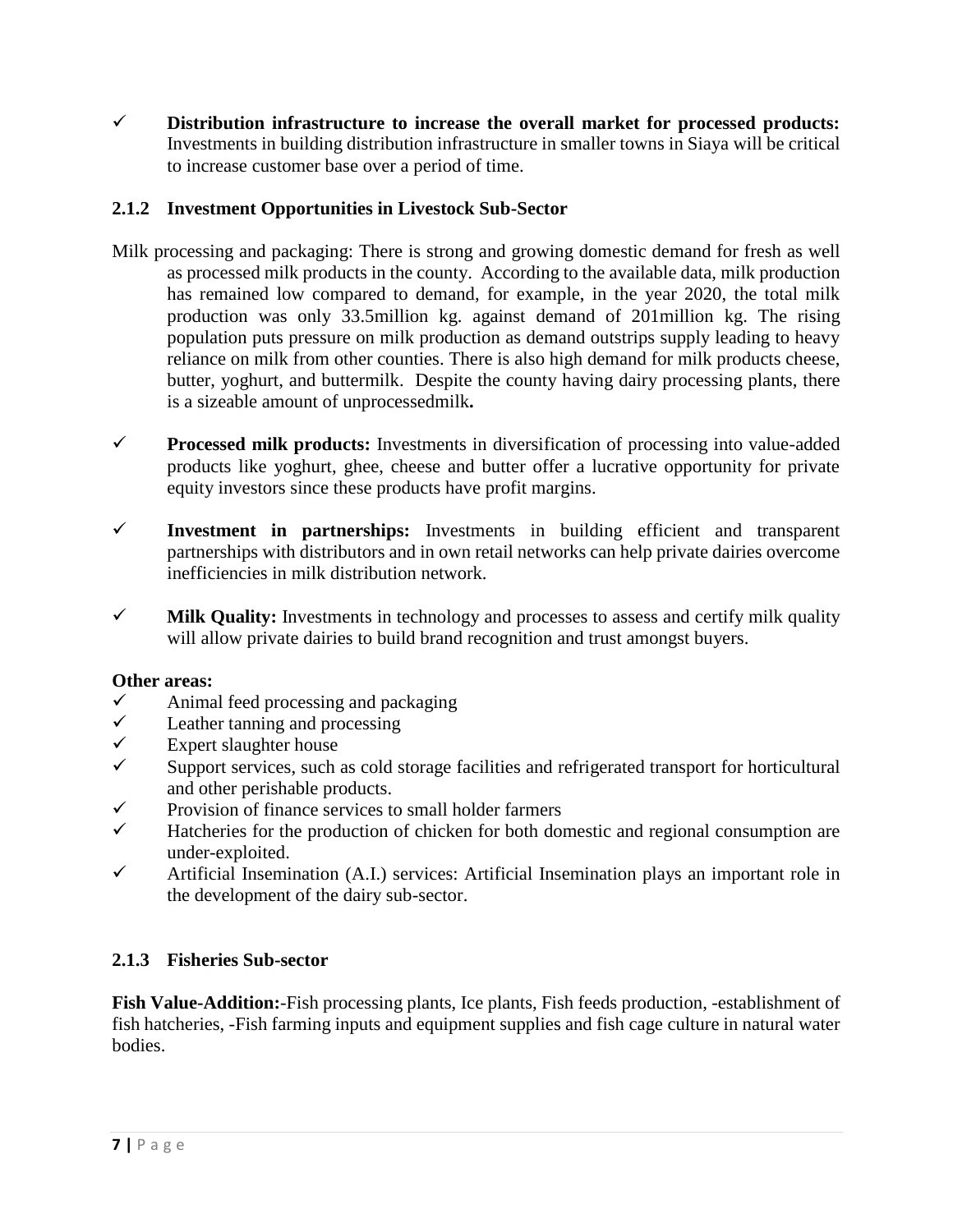# **2.2 Education, Youth Affairs, Gender and Social Services**

### **2.2.1 County Pre-Primary Education**

 Provision of teaching and learning materials. Equipping of Early Childhood Centres.

## **2.2.2 Vocational Training Centres**

Equipping the centres with modern equipment and learning aids

## **2.2.3 Sports & Talents Development**

- Construction of Sports Complex including a sports academy
- Construction of a pavilion, starting  $\&$  finishing point, an animal sanctuary, a pier for boat racing, and a ring road for the marathon. - Hospitality facilities
- $\checkmark$  Construction of modern sports infrastructure with the assistance of the Diaspora in each and every ward to help tap and nurture raw talents

## **2.2.4 Youth & Gender Affairs and Social Services**

- <del>V</del> -Table Banking<br>
<del>V</del> -Micro-finance
- -Micro-finance
- $\checkmark$  -Enterprise funds
- -ICT/Information incubation centres
- $\checkmark$  -Agri-business/ Agro-processing
- $\checkmark$  -Industry based training institutions.

# **2.3 Lands, Physical Planning, Housing and Urban Development**

The Department of Lands, Physical Planning, Housing and Urban Development aims at achieving sustainable development through sound planning principles, efficient management of land resources and Urban areas, equitable access to land, secure tenure and improved access to housing for all the people of Siaya County.

The Department in furtherance of this mission has identified key investment opportunities and enabling functions that are critical in attracting and retaining potential investors. The key Investment opportunities are as listed below;

# **i) Availability of public land for investment**

The Department has conducted an audit of public land within Siaya County and therefore has an inventory of all public land that would be available for investment.

# **ii) Land Banking**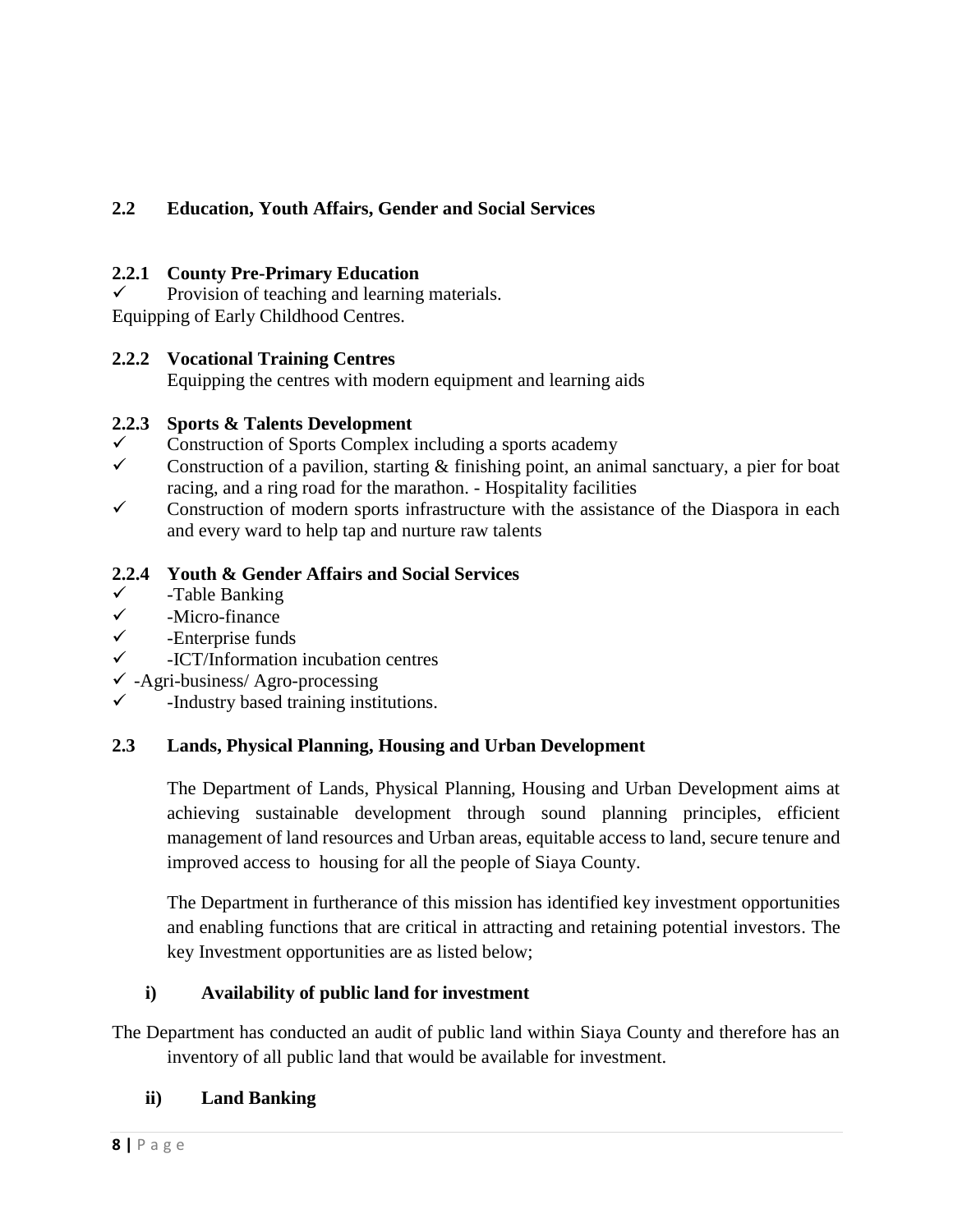One of the functions of Department is to purchase land for various sectors for the devolved functions. The department offers technical support towards this end for varied uses including investments.

## **iii) Affordable Housing Initiatives**

The Department, through the Directorate of Housing, is cognizant of the low supply of housing vis a vis demand within the County. The department is therefore keen on public private partnerships (PPPs) as an area with vast opportunities for housing investment.

### **iv)Physical and Land Use Planning Initiative**

The County is under regime of revision of physical and land use plans for various investments on land. The plans that exist need revision and for the new investments, new plans need to be in place. This can be achieved faster through Public Private Partnerships (PPP) by addressing the emerging planning needs in both the urban areas which are the concentration areas and the rural areas.

## **Enabling Functions**

- Development control carried out by the Physical Planning Directorate to ensure orderly and optimal use of land.
- Surveying to secure boundaries of land identified for investment so as to avert conflicts that would discourage any potential investors.
- Creation of urban management structures such as Siaya, Bondo and Ugunja Municipalities for improved services and amenities for investors within those urban management units

# **2.4 Public Works, Roads, Energy and Transport**

- Siaya County has an elaborate road network system that connects the major towns of Siaya, Bondo, Usenge, Ugunja, Yala and Ukwala. These have led to ease of trade within the county and also opened up the county to other markets.
- The County Government has been keenly improving the road network infrastructure by opening up new roads and upgrading the existing access roads within the county to all weather roads. In collaboration with the other government agencies such as KERRA (Kenya Rural Roads Authority), KURA (Kenya Urban Roads Authority), and KENHA (Kenya National Highways Authority), the paved road network in the county is equally growing significantly at an annual rate of 20km.
- There are four categories of transport found within Siaya County, namely:-Air Transport, Water Transport, Land Transport and Railway Transport. These areas can be exploited to enhance the current transport system. There are designated areas that have been earmarked for airstrips within the county namely Gombe, Sega and Migwena. Airstrips in these areas can enhance movement of people as well as goods in the region. The county is surrounded by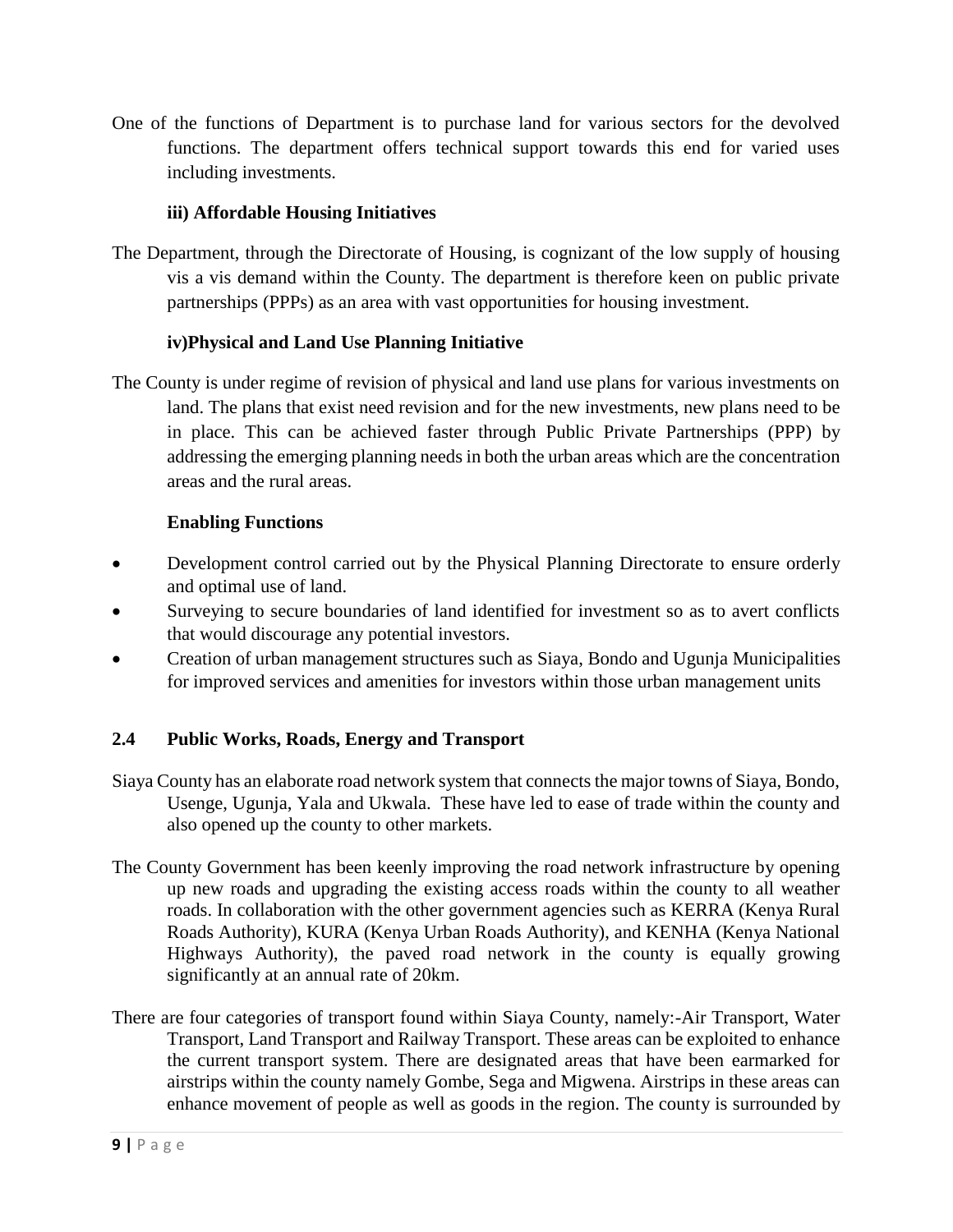a major water body, Lake Victoria which offers immense potential for water transport between Siaya County and other towns within the East African Community. The National and the County Government are in the process of constructing modern Harbours in Asembo Bay, Usenge and Luanda Kotieno as well as jetties and landing bays in various beaches to facilitate human and goods transportation. Ferries and water buses can be employed in these areas.

This will open up Siaya to markets in theneighbouring countries of Tanzania and Uganda as well as Kisumu and Homa Bay Counties in Kenya thus leading to increase in trade.

- The construction industry is a very vibrant industry in the County. The County Government and several private developers engage in construction of offices, homes, business complexes, schools and health facilities among others. This has created demand for building materials thus necessitating investments in this area.
- In the energy Sector, the county boasts of excellent weather conditions favorable for exploring and developing renewable energy ventures. From carbon trading, solar and wind energy, the county has vast reserves that can increase the energy capacity in the county whilst ensuring environmental conservation. Companies interested in venturing in solar energy production and development will benefit from energy zones that will be established within the county. The following opportunities are available in the energy sector:-
	- $\checkmark$  Solar Power Generation plants that can injected to the National Grid,
	- $\checkmark$  Solar Power mini grids to the off grid areas, such as islands and part of mainland,
	- $\checkmark$  Hydro power generation,
	- $\checkmark$  Solar powered boreholes and powering of Siaya Water and Sewerage water pumps,
	- $\checkmark$  Exploring changing organic waste into energy,
	- $\checkmark$  Tapping Wind Energy generationwhich can be injected to the national grid,
	- $\checkmark$  Establishing briquette manufacturing companies,
	- $\checkmark$  Supply of portable home systems to communities, and establishment of energy centres.
- The zones set aside by the County Government for solar supply will have adequate road networking with proper security. The County Government will provide incentives to construction companies that will be willing incorporate green technologies in their buildings.

### **Investment Opportunities in the Infrastructure Sub-Sector**

From the background information, it is evident that the infrastructure and energy sector has several investment opportunities. The following are some of the possible opportunities for public private partnership: -

- $\checkmark$  Modern car parks in major urban centers especially Siaya, Bondo, Ugunja, Usenge and Yala.
- $\checkmark$  Production of cement based construction products
- $\checkmark$  Investment in stone crushing industry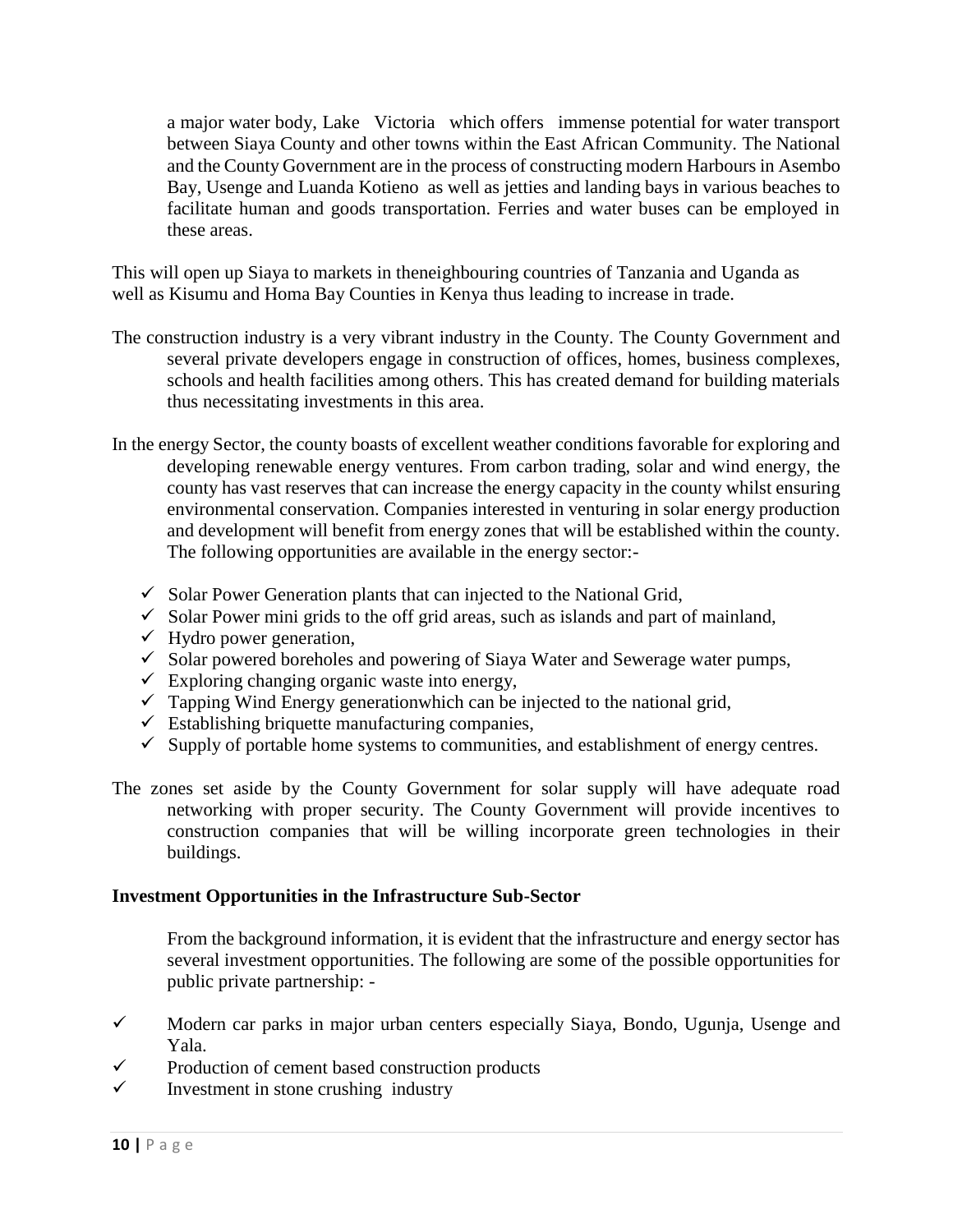- $\checkmark$  Solar and wind energy exploitation  $\checkmark$  Construction of complexes to bouse
- Construction of complexes to house banks, supermarkets and offices in major towns such as Siaya, Bondo, Usenge and Yala.

# **2.5 Tourism and Wildlife Conservation**

## **2.5.1 Hospitality, Tours and TravelsInvestment Opportunities**

Investment opportunities are available in the following areas:--

- $\checkmark$  Hotels, homestays, tented camps, resorts and guest houses
- Eco-tourism, with sites in Got Ramogi Forest, Yala Swamp Wetlands, River Yala, Lake Victoria, Lake Kanyaboli, Lake Sare, Lake Namboyo, waterfalls, hills and Rivers
- $\checkmark$  Cultural Tourism<br> $\checkmark$  Tour and travels
- Tour and travels
- $\checkmark$  Wildlife conservation<br> $\checkmark$  Water sport (Recreation
- $\checkmark$  Water sport (Recreation)<br> $\checkmark$  Cruise tourism
- Cruise tourism
- $\checkmark$  Business and Conference facilities
- $\checkmark$  Health Spas

The County Government of Siaya through the Directorate of Tourism and Culture will consider tax exemptions where they will evaluate the impact of the investment with a view to giving corresponding exemption.

### **2.5.2 Information and Communication Technology (ICT)**

- $\checkmark$  ICT Business Process Outsourcing Park (BPO)
- V ICT Capacity Building<br>V ICT Technology Par
- **ICT Technology Parks**: these will boost the development of BPO Incubation and Innovation systems towards realization of Vision 2030.
- $\checkmark$  **E-Commerce & M-Commerce Solutions and B2B solutions**: there are few companies with specialized/customised E-Commerce M-Commerce solutions.
- **Training Opportunities** in Software development.
- **Data Integration**. Public Private Partnership in Online Database Integration provides the facilities to a single office to access other offices' branches data spread across a territory from the same source.
- $\checkmark$  **Multimedia Development and Music**. The Multimedia business is still in its infancy and whatever production made in Kenya is faced with stiff global and regional competition. More investment to exploit the local talents and innovation is needed;
- **E-Translation Services**. The local population cannot easily access many documents and information. Currently there is a need to electronically translate those documents into local content. This can be done through Public Private Partnership.
- **Broadband Service Provision** such as providing Wifi Services at the Governor's Park

### **2.6 Health Sector**

The county operates a pluralistic health system comprising of the public, not-for-profit organizations and private. Public health facilities consist of county referral hospitals, sub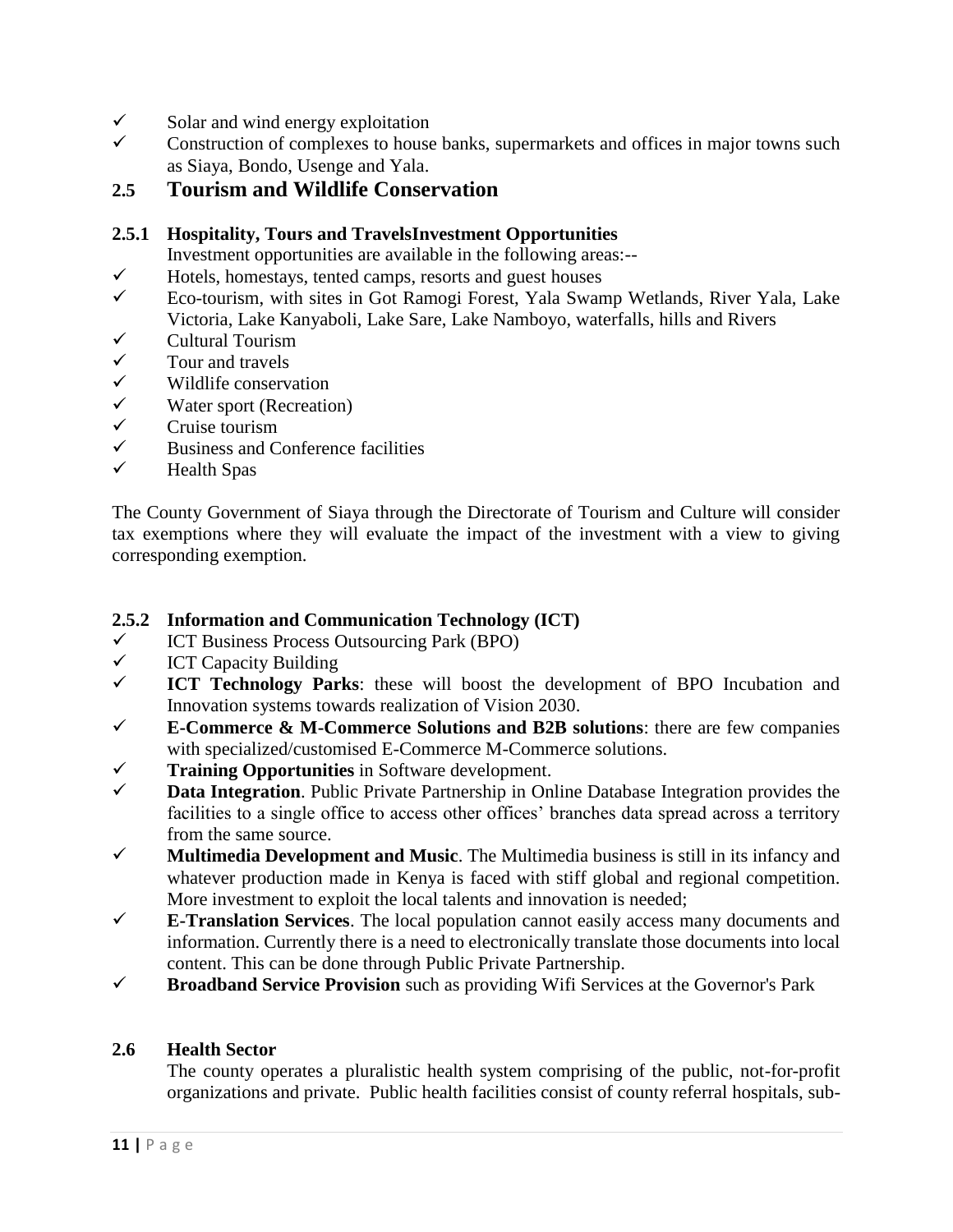county hospitals, health centers and dispensaries. Private health facilities consist of clinics and hospitals. There is also an Oxygen plant which supplies oxygen to several Counties in the region. Health financing consist of out of pocket, private and social insurance.

In the latter case, the National Hospital Insurance Fund (NHIF) is a state corporation. There is no health insurance firm located in the County.

Investment opportunities exist in several spheres of the health sector.

# **2.6.1 Healthcare Financing:** Providing Universal Health Care Insurance Scheme

**2.6.2 Private specialized services:** No hospitals that provide world-class specialized services. Majority of cases are referred to Moi Teaching and Referral Hospital in Eldoret, JaramogiOgingaOdinga Teaching and Referral Hospital, Kisumu and Kenyatta National Hospital, Nairobi. Investors can establish purpose-built specialist health facilities.

### **2.6.3 Dialysis:**

- $\checkmark$  There is a huge market for sale of dialysis equipment/accessories and consumables
- $\checkmark$  Private blood bank services required for dialysis
- $\checkmark$

## **2.6.4 Diagnostic Services**

- $\checkmark$  Lack of medical laboratories for medico-legal issues such as: paternity testing and genetic studies. Siaya needs a one-stop diagnostic center that can handle all forms of diagnostic test.
- $\checkmark$  No diagnostic equipment servicing companies. There is need for biomedical engineering companies

### **2.6.5 Medical Services**

- Most public hospitals are under-equipped due to budgetary constraints. There is an opportunity for Public Private Partnership Agreement with public hospitals to run laboratories.
- $\checkmark$  Equipment leasing for private hospitals
- $\checkmark$  Development of Human Resources for Health
- $\checkmark$  Construction of Biotechnology Research Centre in Partnership with the Private Sector

### **2.7 Water, Environment and Natural Resources**

- $\checkmark$  Sub-contracting of discrete services (e.g. metering, repairs, revenue collection)<br>investments retaining revenues and eventually returning assets to the public of
- investments, retaining revenues, and eventually returning assets to the public owner
- $\checkmark$  Manufacturing and supply of water treatment chemicals  $\checkmark$  Public private Partnerships in the Development and Manu
- $\checkmark$  Public private Partnerships in the Development and Management of Public Water Supplies<br> $\checkmark$  Construction and Management of new water supplies *containerised treatment plants*)
- Construction and Management of new water supplies(*containerised treatment plants*)
- $\checkmark$  Drilling of new boreholes and equipping existing with solar powered pumps (adoption of solar energy as an alternative source of power)
- $\checkmark$  Construction of sewerage works in the major upcoming urban centres such as Yala, Ugunja, Akala, Usenge)